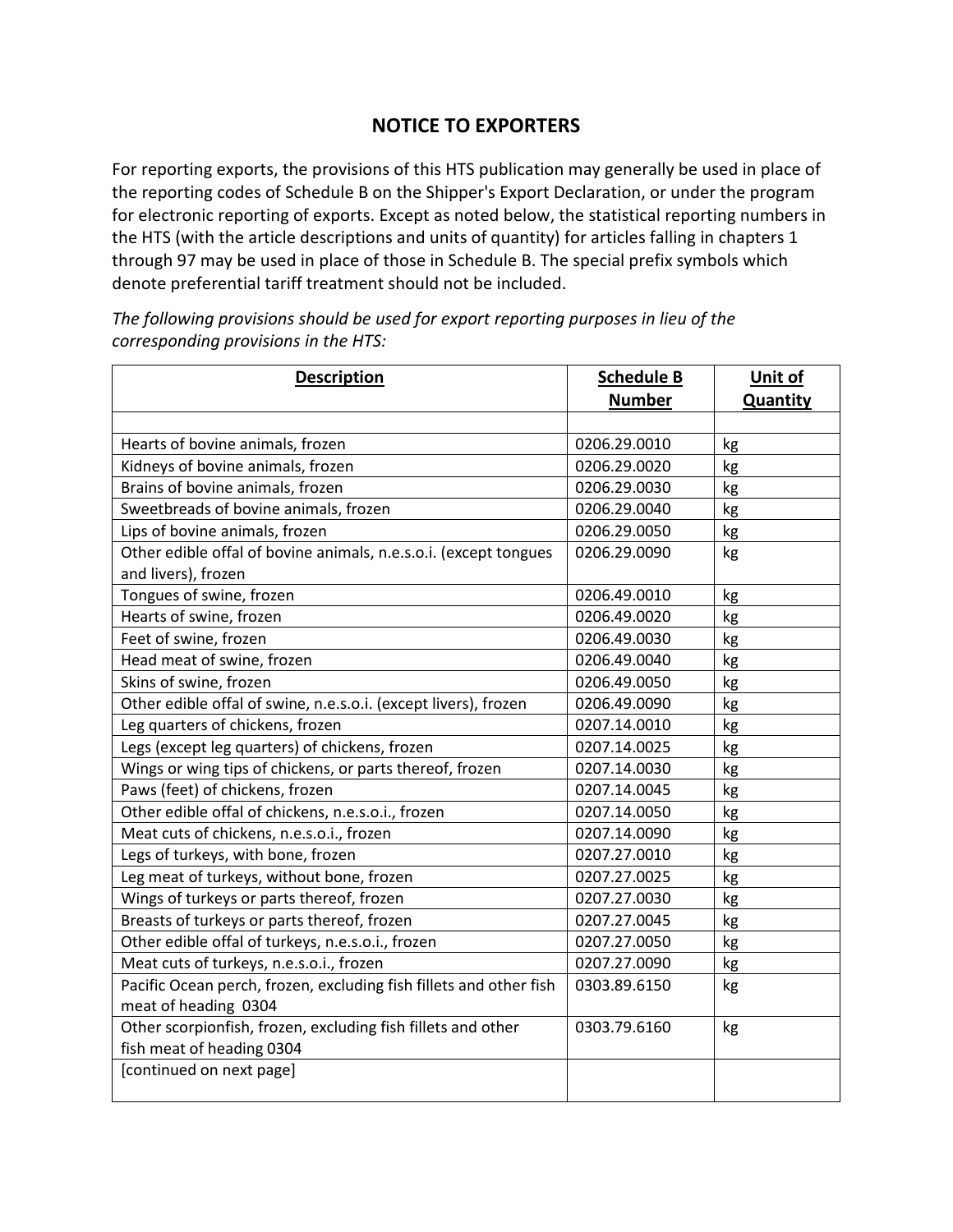| <b>Description</b>                                                   | <b>Schedule B</b> | Unit of         |
|----------------------------------------------------------------------|-------------------|-----------------|
|                                                                      | <b>Number</b>     | <b>Quantity</b> |
| Milk and cream, not concentrated nor containing added sugar          | 0401.20.1000      | liters          |
| or other sweetening matter, of a fat content, by weight,             |                   |                 |
| exceeding 1 percent but not exceeding 6 percent, labeled as          |                   |                 |
| certified organic                                                    |                   |                 |
| Milk and cream, not concentrated nor containing added sugar          | 0401.20.0050      | liters          |
| or other sweetening matter, of a fat content, by weight,             |                   |                 |
| exceeding 1 percent but not exceeding 6 percent, n.e.s.o.i.          |                   |                 |
| Comb honey and honey packaged for retail sale                        | 0409.00.0025      | kg              |
| Other natural honey                                                  | 0409.00.0055      | kg              |
| Beef tripe, frozen                                                   | 0504.00.0050      | kg              |
| Beef intestines, frozen                                              | 0504.00.0070      | kg              |
| Pork intestines, frozen                                              | 0504.00.0080      | kg              |
| Other guts, bladders and stomachs of animals (other than             | 0504.00.0090      | kg              |
| fish), n.e.s.o.i., whole and pieces thereof, fresh, chilled, frozen, |                   |                 |
| salted, in brine, dried or smoked                                    |                   |                 |
| Potatoes, certified organic, fresh or chilled                        | 0701.90.0070      | kg              |
| Potatoes, fresh or chilled, other than certified organic             | 0701.90.0080      | kg              |
| Cherry tomatoes, certified organic, fresh or chilled                 | 0702.00.0015      | kg              |
| Roma tomatoes, certified organic, fresh or chilled                   | 0702.00.0025      | kg              |
| Other tomatoes, certified organic, fresh or chilled                  | 0702.00.0035      | kg              |
| Cherry tomatoes, fresh or chilled, other than certified organic      | 0702.00.0045      | kg              |
| Roma tomatoes, fresh or chilled, other than certified organic        | 0702.00.0055      | kg              |
| Other tomatoes, fresh or chilled, other than certified organic       | 0702.00.0065      | kg              |
| Onion sets, certified organic, fresh or chilled                      | 0703.10.0010      | kg              |
| Onion sets, fresh or chilled, other than certified organic           | 0703.10.0050      | kg              |
| Cauliflower and headed broccoli, certified organic, fresh or         | 0704.10.0010      | kg              |
| chilled                                                              |                   |                 |
| Cauliflower and headed broccoli, fresh or chilled, other than        | 0704.10.0050      | kg              |
| certified organic                                                    |                   |                 |
| Other broccoli, certified organic, fresh or chilled                  | 0704.90.4025      | kg              |
| Other broccoli, fresh or chilled, other than certified organic       | 0704.90.4030      | kg              |
| Head lettuce (cabbage lettuce), certified organic, fresh or          | 0705.11.0010      | kg              |
| chilled                                                              |                   |                 |
| Head lettuce (cabbage lettuce), fresh or chilled, other than         | 0705.11.0050      | kg              |
| certified organic                                                    |                   |                 |
| Lettuce (lactuca sativa), packaged fresh salad cut mixes, of a       | 0705.19.0020      | kg              |
| weight not exceeding 1 kg, certified organic                         |                   |                 |
| Lettuce (lactuca sativa), packaged fresh salad cut mixes, of a       | 0705.19.0030      | kg              |
| weight exceeding 1 kg, certified organic                             |                   |                 |
| Other lettuce (lactuca sativa), fresh or chilled, certified organic  | 0705.19.0040      | kg              |
| Other lettuce, fresh or chilled, other than certified organic        | 0705.19.0050      | kg              |
| Carrots, of a length not exceeding 11 cm, certified organic          | 0706.10.3020      | kg              |
| Other carrots, fresh or chilled, certified organic                   | 0706.10.3030      | kg              |
| Carrots, fresh or chilled, other than certified organic              | 0706.10.3050      | kg              |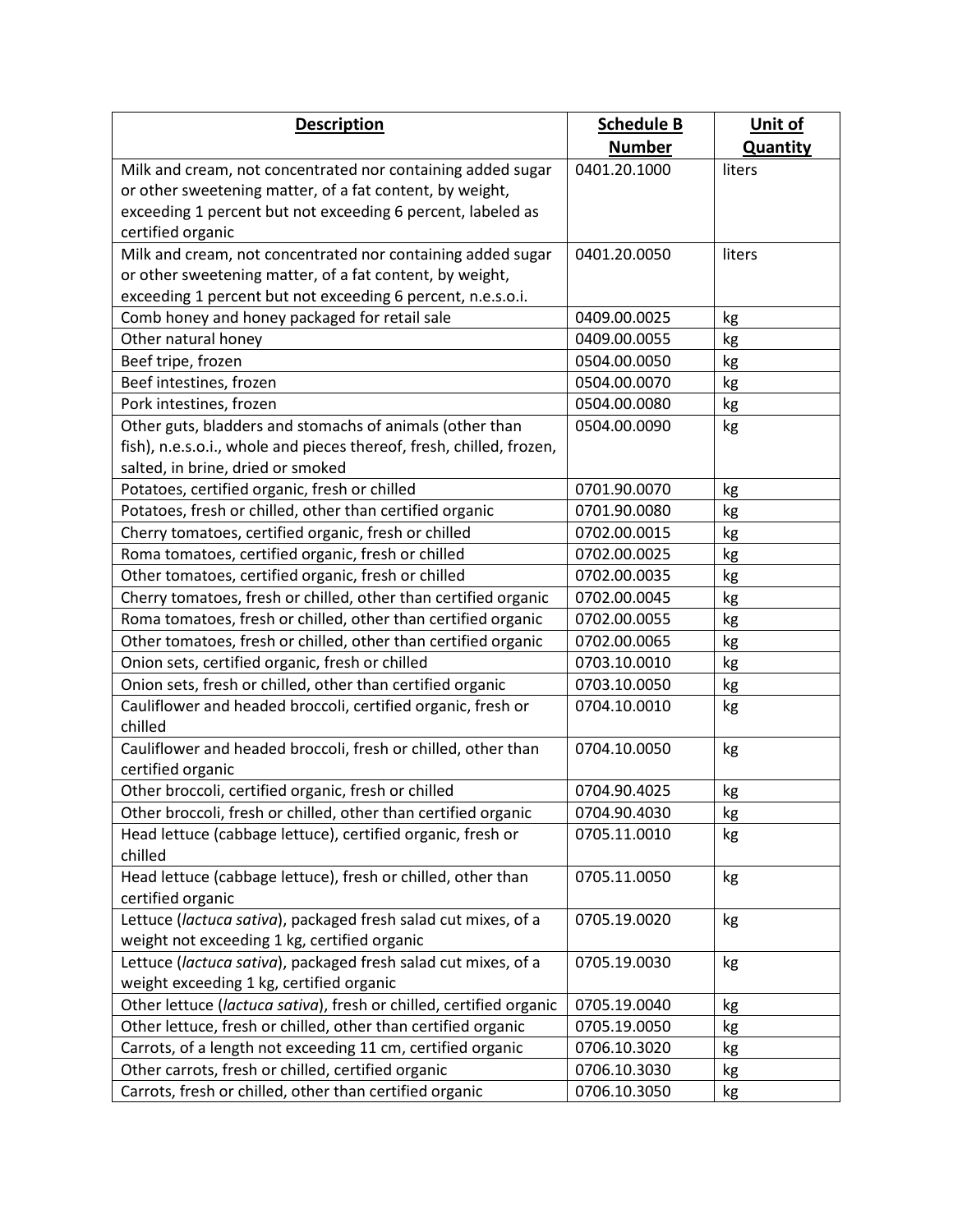| <b>Description</b>                                                                                       | <b>Schedule B</b> | Unit of         |
|----------------------------------------------------------------------------------------------------------|-------------------|-----------------|
|                                                                                                          | <b>Number</b>     | <b>Quantity</b> |
| Beets, certified organic                                                                                 | 0706.90.3100      | kg              |
| Beets, other than certified organic                                                                      | 0706.90.3500      | kg              |
| Salsify, celeriac, radishes and similar edible roots, fresh or                                           | 0706.90.9000      | kg              |
| chilled                                                                                                  |                   |                 |
| Peas, shelled or unshelled, fresh or chilled, certified organic                                          | 0708.10.1000      | kg              |
| Peas, shelled or unshelled, fresh or chilled, other than certified                                       | 0708.10.9000      | kg              |
| organic                                                                                                  |                   |                 |
| Asparagus, fresh or chilled, certified organic                                                           | 0709.20.2000      | kg              |
| Asparagus, fresh or chilled, other than certified organic                                                | 0709.20.5000kg    | kg              |
| Celery except celeriac, certified organic, fresh or chilled                                              | 0709.40.0010      | kg              |
| Celery except celeriac, fresh or chilled, other than certified                                           | 0709.40.0050      | kg              |
| organic                                                                                                  |                   |                 |
| Peppers or pimenta (e.g., allspice), certified organic, fresh or                                         | 0709.60.0010      | kg              |
| chilled                                                                                                  |                   |                 |
| Peppers or pimenta (e.g., allspice), fresh or chilled, other than                                        | 0709.60.0050      | kg              |
| certified organic                                                                                        |                   |                 |
| Spinach, certified organic, fresh or chilled                                                             | 0709.70.0010      | kg              |
| Spinach, fresh or chilled, other than certified organic                                                  | 0709.70.0050      | kg              |
| Pink beans, dried, shelled, whether or not skinned or split, not                                         | 0713.33.5050      | kg              |
| of a kind used for sowing                                                                                |                   |                 |
| Kidney beans, n.e.s.o.i., dried, shelled, whether or not skinned                                         | 0713.33.5070      | kg              |
| or split, not of a kind used for sowing (and not including navy                                          |                   |                 |
| or pea beans, dark and light red kidney beans and pink beans)                                            |                   |                 |
| Cranberry beans, dried, shelled, whether or not skinned or                                               | 0713.39.5170      | kg              |
| split, not of a kind used for sowing<br>Beans, dried, shelled, whether or not skinned or split, not of a | 0713.39.5190      |                 |
| kind used for sowing, n.e.s.o.i.                                                                         |                   | kg              |
| Oranges except temple oranges, certified organic, fresh or                                               | 0805.10.0045      | kg              |
| dried                                                                                                    |                   |                 |
| Oranges except temple oranges, fresh or dried, other than                                                | 0805.10.0065      | kg              |
| certified organic                                                                                        |                   |                 |
| Limes (citrus aurantifolia, citrus latifolia), fresh or dried,                                           | 0805.50.5010      | kg              |
| certified organic                                                                                        |                   |                 |
| Limes (citrus aurantifolia, citrus latifolia), fresh or dried, other                                     | 0805.50.5090      | kg              |
| than certified organic                                                                                   |                   |                 |
| Grapes, certified organic, fresh                                                                         | 0806.10.0010      | kg              |
| Grapes, fresh, other than certified organic                                                              | 0806.10.0050      | kg              |
| Watermelons, fresh, certified organic                                                                    | 0807.11.1000      | kg              |
| Watermelons, fresh, other than certified organic                                                         | 0807.11.9000      | kg              |
| Cherries other than sour cherries, certified organic, fresh                                              | 0809.29.0010      | kg              |
| Cherries other than sour cherries, fresh, not certified organic                                          | 0809.29.0050      | kg              |
| Peaches, including nectarines, fresh, certified organic                                                  | 0809.30.1000      | kg              |
| Peaches, including nectarines, fresh, other than certified                                               | 0809.30.9000      | kg              |
| organic                                                                                                  |                   |                 |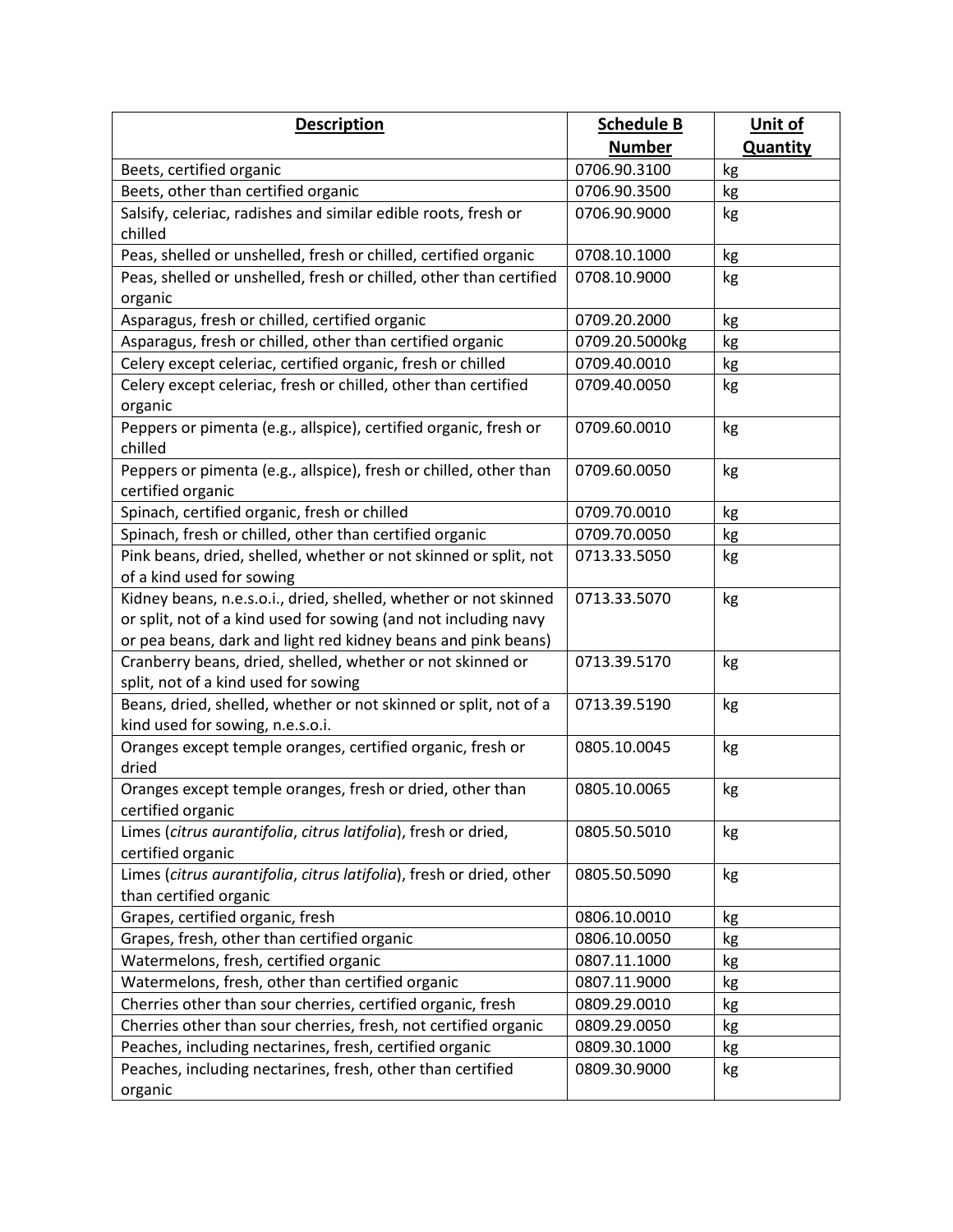| <b>Description</b>                                               | <b>Schedule B</b> | Unit of         |
|------------------------------------------------------------------|-------------------|-----------------|
|                                                                  | <b>Number</b>     | <b>Quantity</b> |
| Yellow dent corn, U.S. No.1                                      | 1005.90.2020      | T               |
| Yellow dent corn, U.S. No.2                                      | 1005.90.2030      | T               |
| Yellow dent corn, U.S. No.3                                      | 1005.90.2035      | T               |
| Yellow dent corn, U.S. No.4                                      | 1005.90.2045      | T               |
| Yellow dent corn, other                                          | 1005.90.2070      | T               |
| White corn                                                       | 1005.90.4055      | T               |
| Corn (maize), n.e.s.o.i. (except seed, yellow dent, popcorn or   | 1005.90.4065      | kg              |
| white corn)                                                      |                   |                 |
| Sorghum-Sudan grass seed                                         | 1209.29.9150      | kg              |
| Other grass seed (and not including beet, bent grass,            | 1209.29.9175      | kg              |
| Bermuda, birdsfoot trefoil, sorghum-sudan, sudan or              |                   |                 |
| wheatgrass)                                                      |                   |                 |
| Pansy seeds cultivated principally for their flowers             | 1209.30.0020      | kg              |
| Seeds of herbaceous plants cultivated principally for their      | 1209.30.0080      | kg              |
| flowers (except petunia or pansy seeds)                          |                   |                 |
| Corn (maize) oil and its fractions, food-grade crude, not        | 1515.21.0010      | kg              |
| chemically modified                                              |                   |                 |
| Corn (maize) oil and its fractions, crude, n.e.s.o.i.            | 1515.21.0050      | kg              |
| Sausages and similar products, of chicken meat, chicken offal    | 1601.00.0010      | kg              |
| or blood; food preparations based on these products              |                   |                 |
| Sausages and similar products, of poultry (except chickens),     | 1601.00.0020      | kg              |
| poultry offal or blood (except offal or blood of chickens); food |                   |                 |
| preparations based on these products                             |                   |                 |
| Sausages and similar products of meat (except poultry), meat     | 1601.00.0090      | kg              |
| products of meat (except poultry), meat offal or blood (except   |                   |                 |
| offal or blood of poultry); food preparations based on these     |                   |                 |
| products                                                         |                   |                 |
| Paste of turkey (comminuted meat or mechanically separated       | 1602.31.0030      | kg              |
| turkey (MST)), prepared or preserved, n.e.s.o.i.                 |                   |                 |
| Preformed turkey patties or similar products; pre-seasoned,      | 1602.31.0050      | kg              |
| pre-cooked or smoked turkey meat                                 |                   |                 |
| Prepared or preserved meat, offal or blood of turkeys,           | 1602.31.0090      | kg              |
| n.e.s.o.i.                                                       |                   |                 |
| Paste of chicken (comminuted meat or mechanically separated      | 1602.32.0035      | kg              |
| chicken (MSC)), prepared or preserved, n.e.s.o.i.                |                   |                 |
| Preformed chicken patties or similar products; pre-seasoned,     | 1602.32.0050      | kg              |
| pre-cooked or smoked chicken meat                                |                   |                 |
| Prepared or preserved meat, offal or blood of chickens,          | 1602.32.0090      | kg              |
| n.e.s.o.i.                                                       |                   |                 |
| Cane or beet sugar and chemically pure sucrose, in solid form,   | 1701.99.2020      | kg              |
| n.e.s.o.i., refined from imported raw sugar and eligible for     |                   |                 |
| drawback, packaged for retail sale                               |                   |                 |
| Cane or beet sugar and chemically pure sucrose, in solid form,   | 1701.99.2040      | kg              |
| n.e.s.o.i., refined from imported raw sugar and eligible for     |                   |                 |
| drawback, other than packaged for retail sale                    |                   |                 |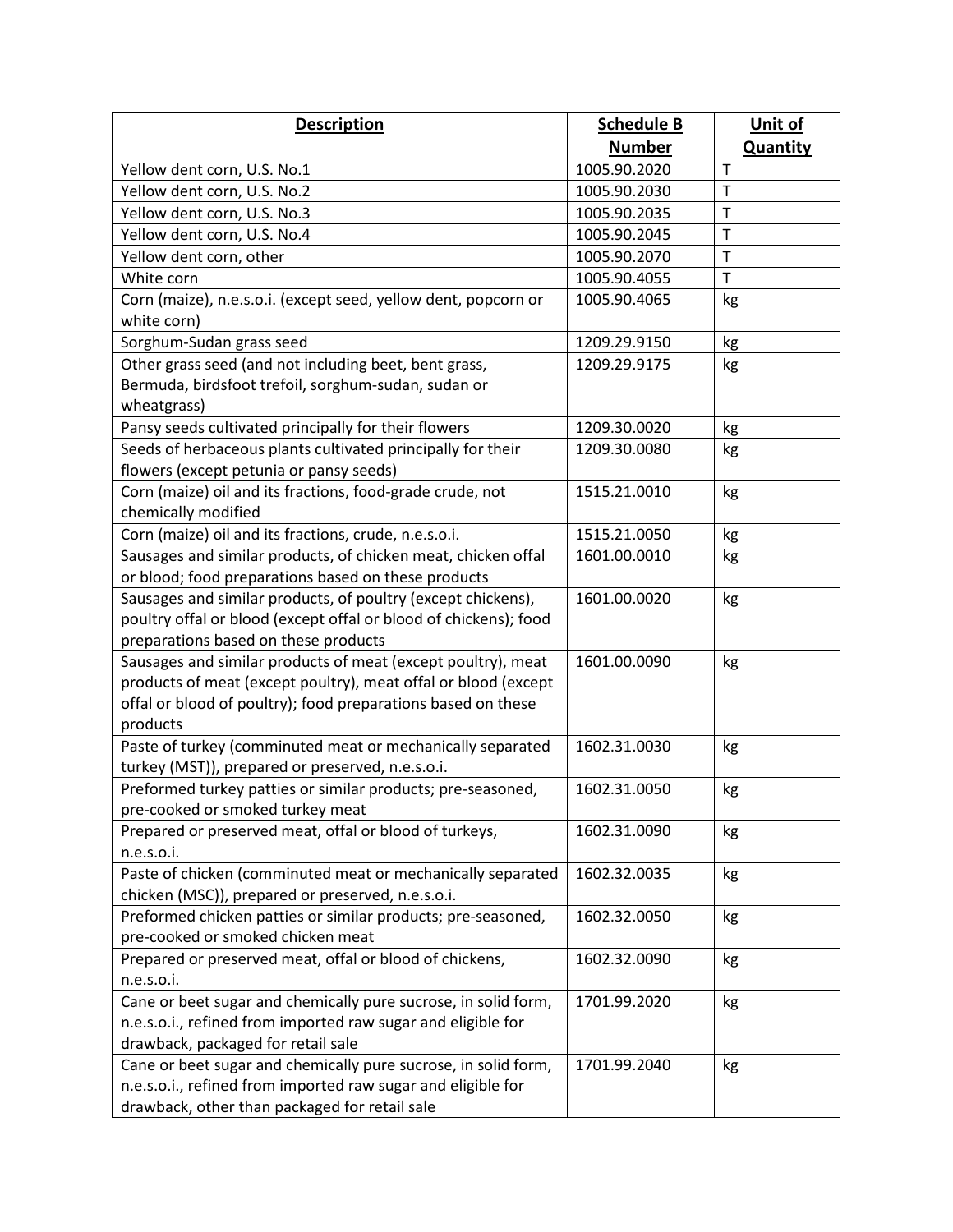| <b>Description</b>                                                                  | <b>Schedule B</b> | Unit of         |
|-------------------------------------------------------------------------------------|-------------------|-----------------|
|                                                                                     | <b>Number</b>     | <b>Quantity</b> |
| Cane or beet sugar and chemically pure sucrose in solid form,                       | 1701.99.4000      | kg              |
| other than sugar refined from imported raw sugar and eligible                       |                   |                 |
| for drawback                                                                        |                   |                 |
| Mixes and doughs, not containing cocoa powder or containing                         | 1901.20.0005      | kg              |
| cocoa powder in a proportion by weight of less than 50                              |                   |                 |
| percent, for the preparation of cookies (sweet biscuits),                           |                   |                 |
| waffles and wafers                                                                  |                   |                 |
| Mixes and doughs, not containing cocoa powder or containing                         | 1901.20.0015      | kg              |
| cocoa powder in a proportion by weight of less than 50                              |                   |                 |
| percent, for the preparation of pastries, cakes and similar                         |                   |                 |
| sweet baked products (including gingerbread and the like),                          |                   |                 |
| and puddings                                                                        |                   |                 |
| Mixes and doughs, not containing cocoa powder or containing                         | 1901.20.0025      | kg              |
| cocoa powder in a proportion by weight of less than 50                              |                   |                 |
| percent, for the preparation of bakers' wares of heading 1905,                      |                   |                 |
| n.e.s.o.i.                                                                          |                   |                 |
| Popcorn put up in microwaveable packages                                            | 2008.19.9050      | kg              |
| Nuts or seeds, otherwise prepared or preserved, n.e.s.o.i.                          | 2008.19.9500      | kg              |
| Tomato sauces except ketchup, certified organic                                     | 2103.20.4010      | kg              |
| Tomato sauces except ketchup, other than certified organic                          | 2103.20.4050      | kg              |
| Textured soy protein concentrate                                                    | 2106.10.1000      | kg              |
| Pea protein concentrate                                                             | 2106.10.5000      | kg              |
| Other protein concentrates and textured protein substances                          | 2106.10.9000      | kg              |
| Vinegar and substitutes for vinegar obtained from acetic acid,                      | 2209.00.0010      | liters          |
| certified organic                                                                   |                   |                 |
| Vinegar and substitutes for vinegar obtained from acetic acid,                      | 2209.00.0050      | liters          |
| $n.e.s.$ o.i.                                                                       |                   |                 |
| Flue-cured cigarette leaf tobacco, not stemmed or stripped,                         | 2401.10.5130      | kg              |
| not containing wrapper tobacco or not containing over 35<br>percent wrapper tobacco |                   |                 |
| Other than U.S.-grown content                                                       |                   | cnt.kg          |
| Burley cigarette leaf tobacco, not stemmed or stripped, not                         | 2401.10.5160      |                 |
| containing wrapper tobacco or not containing over 35 percent                        |                   | kg              |
| wrapper tobacco                                                                     |                   |                 |
| Other than U.S.-grown content                                                       |                   | cnt.kg          |
| Dark-fired Kentucky and Tennessee tobacco, not stemmed or                           | 2401.10.8010      | kg              |
| stripped, not containing wrapper tobacco or not containing                          |                   |                 |
| over 35 percent wrapper tobacco, other than cigarette leaf or                       |                   |                 |
| cigar binder, n.e.s.o.i.                                                            |                   |                 |
| Connecticut shade tobacco, partly or wholly stemmed or                              | 2401.20.2020      | kg              |
| stripped, not threshed or similarly processed, containing over                      |                   |                 |
| 35 percent wrapper tobacco                                                          |                   |                 |
| Tobacco, partly or wholly stemmed or stripped, not threshed                         | 2401.20.2040      | kg              |
| or similarly processed, containing over 35 percent wrapper                          |                   |                 |
| tobacco                                                                             |                   |                 |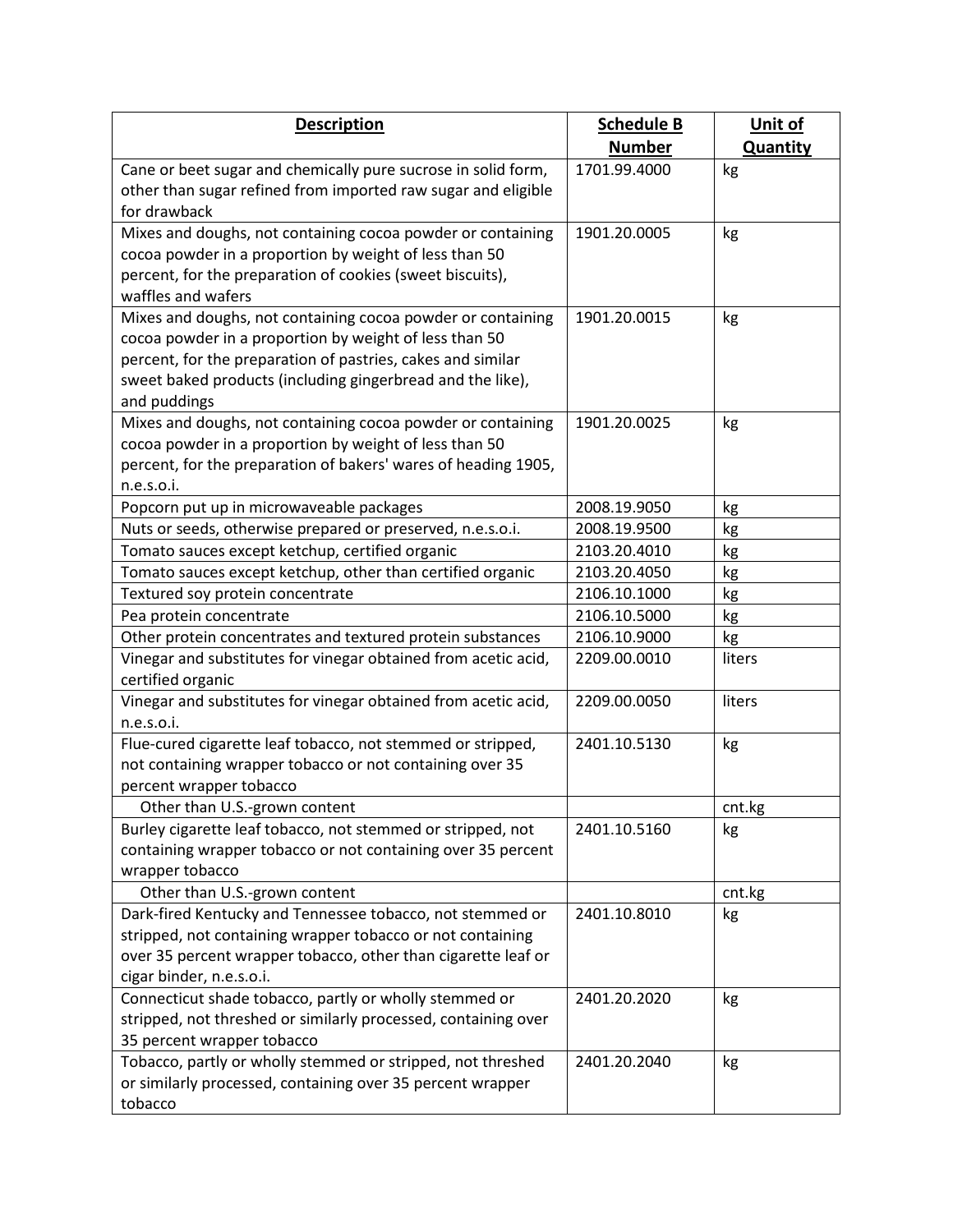| <b>Description</b>                                                              | <b>Schedule B</b> | Unit of         |
|---------------------------------------------------------------------------------|-------------------|-----------------|
|                                                                                 | <b>Number</b>     | <b>Quantity</b> |
| Flue-cured cigarette leaf tobacco, partly or wholly stemmed,                    | 2401.20.2810      | kg              |
| not threshed or similarly processed, not containing wrapper                     |                   |                 |
| tobacco or not containing over 35 percent wrapper tobacco                       |                   |                 |
| Other than U.S.-grown content                                                   |                   | cnt.kg          |
| Burley cigarette leaf tobacco, partly or wholly stemmed, not                    | 2401.20.2820      | kg              |
| threshed or similarly processed, not containing wrapper                         |                   |                 |
| tobacco or not containing over 35 percent wrapper tobacco                       |                   |                 |
| Other than U.S.-grown content                                                   |                   | cnt.kg          |
| Flue-cured cigarette leaf tobacco, threshed or similarly                        | 2401.20.8005      | kg              |
| processed, partly or wholly stemmed or stripped                                 |                   |                 |
| Other than U.S.-grown content                                                   |                   | cnt.kg          |
| Flue-cured tobacco, threshed or similarly processed, partly or                  | 2401.20.8011      | kg              |
| wholly stemmed or stripped, other than cigarette leaf tobacco                   |                   |                 |
| Other than U.S.-grown content                                                   |                   | cnt.kg          |
| Tobacco n.e.s.o.i., threshold or similarly processed, partly or                 | 2401.20.8090      | kg              |
| wholly stemmed or stripped                                                      |                   |                 |
| Other than U.S.-grown content                                                   |                   | cnt.kg          |
| Tobacco refuse, not elsewhere specified or indicated                            | 2401.30.9000      | kg              |
| Other than U.S.-grown content                                                   |                   | cnt.kg          |
| Coke and semicoke of coal, of lignite or of peat commercially                   | 2704.00.0010      | T               |
| suitable for use as fuel                                                        |                   |                 |
| Coke and semicoke of coal, of lignite or of peat not                            | 2704.00.0020      | T.              |
| commercially suitable for use as fuel                                           |                   |                 |
| Petroleum derived alkylate                                                      | 2710.12.9010      | <b>Bbl</b>      |
| Other mixtures of hydrocarbons, n.e.s.o.i., which contain by                    | 2710.12.9050      | <b>Bbl</b>      |
| weight not over 50 percent of any single hydrocarbon                            |                   |                 |
| compound                                                                        |                   |                 |
| Heavy fuel oils under 25 degrees api having Saybolt viscosity at                | 2710.19.0621      | <b>Bbl</b>      |
| 37.8 degrees centigrade of more than 125 seconds containing                     |                   |                 |
| not more than 1,000 ppm of sulfur                                               |                   |                 |
| Heavy fuel oils under 25 degrees api having Saybolt viscosity at   2710.19.0624 |                   | <b>Bbl</b>      |
| 37.8 degrees centigrade of more than 125 seconds containing                     |                   |                 |
| more than 1,000 ppm of sulfur but not more than 5,000 ppm                       |                   |                 |
| of sulfur                                                                       |                   |                 |
| Heavy fuel oils under 25 degrees api having Saybolt viscosity at                | 2710.19.0626      | <b>Bbl</b>      |
| 37.8 degrees centigrade of more than 125 seconds containing                     |                   |                 |
| more than 5,000 ppm of of sulfur but not more than 10,000                       |                   |                 |
| ppm of sulfur                                                                   |                   |                 |
| Heavy fuel oils under 25 degrees api having Saybolt viscosity at                | 2710.19.0628      | <b>Bbl</b>      |
| 37.8 degrees centigrade of more than 125 seconds containing                     |                   |                 |
| more than 10,000 ppm of sulfur                                                  |                   |                 |
| Fluorides of potassium                                                          | 2826.19.9010      | kg              |
| Fluorides, other than those of aluminum, ammonium, sodium                       | 2826.19.9080      | kg              |
| or potassium                                                                    |                   |                 |
| Ethane, saturated                                                               | 2901.10.1010      | kg              |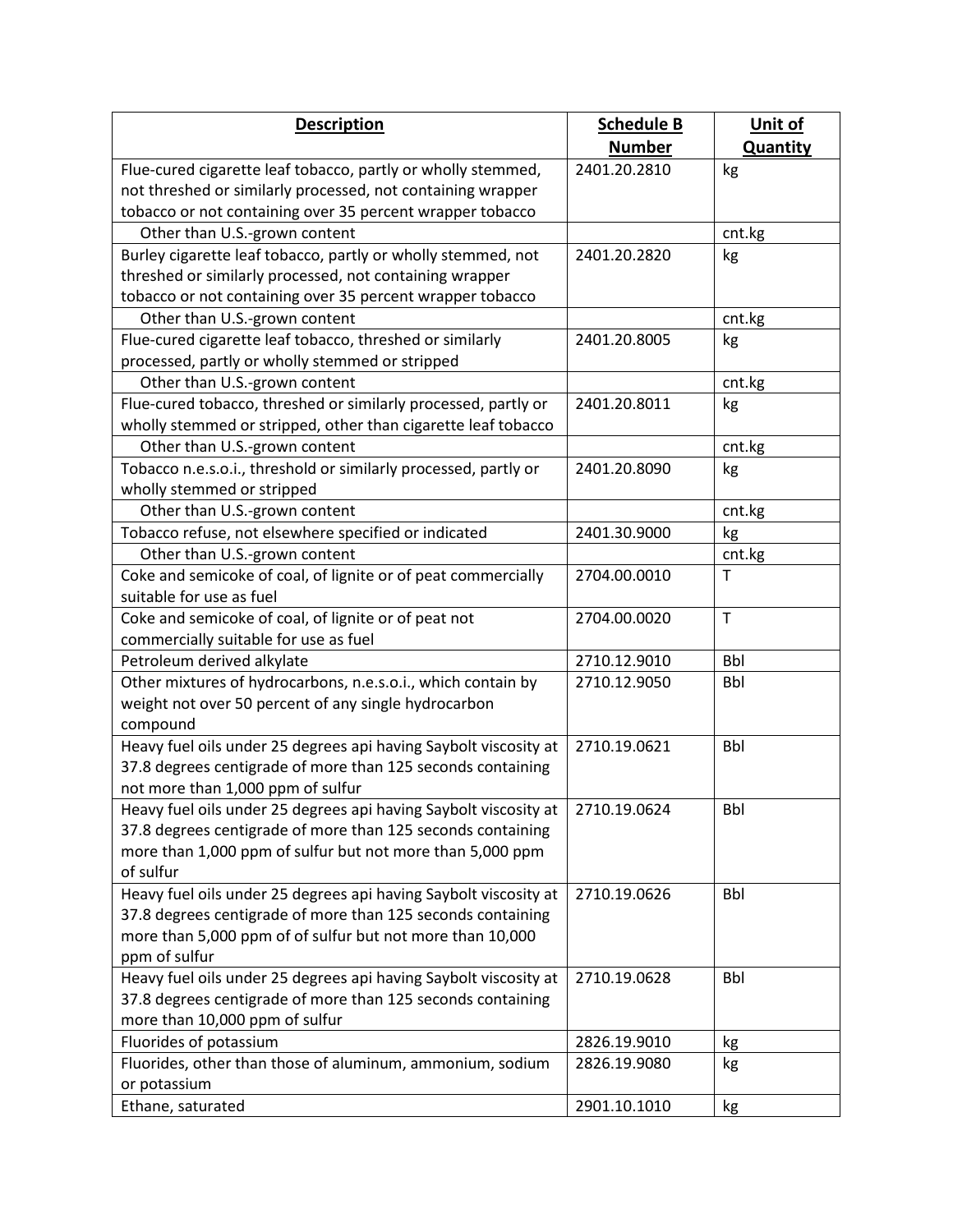| <b>Description</b>                                               | <b>Schedule B</b> | Unit of         |
|------------------------------------------------------------------|-------------------|-----------------|
|                                                                  | <b>Number</b>     | <b>Quantity</b> |
| Normal butane (n-butane), saturated                              | 2901.10.1020      | kg              |
| Isobutane (2-methylpropane), saturated                           | 2901.10.1030      | kg              |
| Xylenols and their salts                                         | 2907.19.7000      | kg              |
| Monophenols and their salts, n.e.s.o.i.                          | 2907.19.9000      | kg              |
| Cyclic aldehydes without other oxygen function, odiferous or     | 2912.29.0020      | kg              |
| flavoring compounds                                              |                   |                 |
| Cyclic aldehydes without other oxygen function, not elsewhere    | 2912.29.0090      | kg              |
| specified or included                                            |                   |                 |
| Diethylamine and its salts                                       | 2921.19.1110      | kg              |
| Mono- and triethylamines and their salts; mono-, di- and tri-    | 2921.19.1150      | kg              |
| (propyl- and butyl-)monoamines and their salts                   |                   |                 |
| Butaperazone maleate, chlorpromazine, etymemazine                | 2934.30.1000      | kg              |
| chlorhydrate, fluphenazine decanoate, fluphenazine               |                   |                 |
| enanthate, mesoridazine besylate, piperacetazine,                |                   |                 |
| prochlorperazine maleate, promazine hydrochloride,               |                   |                 |
| promethazine hydrochloride, 2-(trifluoromethyl)phenothiazine     |                   |                 |
| and trifluoroperazine hydrochloride                              |                   |                 |
| Compounds containing in the structure a phenothyazine ring-      | 2934.30.5050      | kg              |
| system (whether or not hydrogenated), not further fused,         |                   |                 |
| other than drugs, n.e.s.o.i                                      |                   |                 |
| Printing ink, black, news                                        | 3215.11.0010      | kg              |
| Printing ink, black, flexographic                                | 3215.11.0020      | kg              |
| Printing ink, black, gravure                                     | 3215.11.0030      | kg              |
| Printing ink, black, letterpress                                 | 3215.11.0040      | kg              |
| Printing ink, black, offset lithographic                         | 3215.11.0050      | kg              |
| Printing ink, black, n.e.s.o.i.                                  | 3215.11.0060      | kg              |
| Printing ink, other than black, news                             | 3215.11.0060      | kg              |
| Printing ink, other than black, news                             | 3215.19.0010      | kg              |
| Printing ink, other than black, flexographic                     | 3215.19.0020      | kg              |
| Printing ink, other than black, gravure                          | 3215.19.0030      | kg              |
| Printing ink, other than black, letterpress                      | 3215.19.0040      | kg              |
| Printing ink, other than black, offset lithographic              | 3215.19.0050      | kg              |
| Printing ink, other than black, n.e.s.o.i.                       | 3215.19.0060      | kg              |
| Textured soy protein isolate                                     | 3504.00.1010      | kg              |
| Other soy protein isolate                                        | 3504.00.1020      | kg              |
| Wheat protein isolate                                            | 3504.00.1030      | kg              |
| Pea protein isolate                                              | 3504.00.1040      | kg              |
| Other protein isolates                                           | 3504.10.1090      | kg              |
| Linear low density polyethylene resins having a specific gravity | 3901.10.0010      | kg              |
| of less than 0.94                                                |                   |                 |
| Low density polyethylene resins having a specific gravity of     | 3901.10.0020      | kg              |
| less than 0.94                                                   |                   |                 |
| Medium density polyethylene resins having a specific gravity     | 3901.10.0030      | kg              |
| of less than 0.94                                                |                   |                 |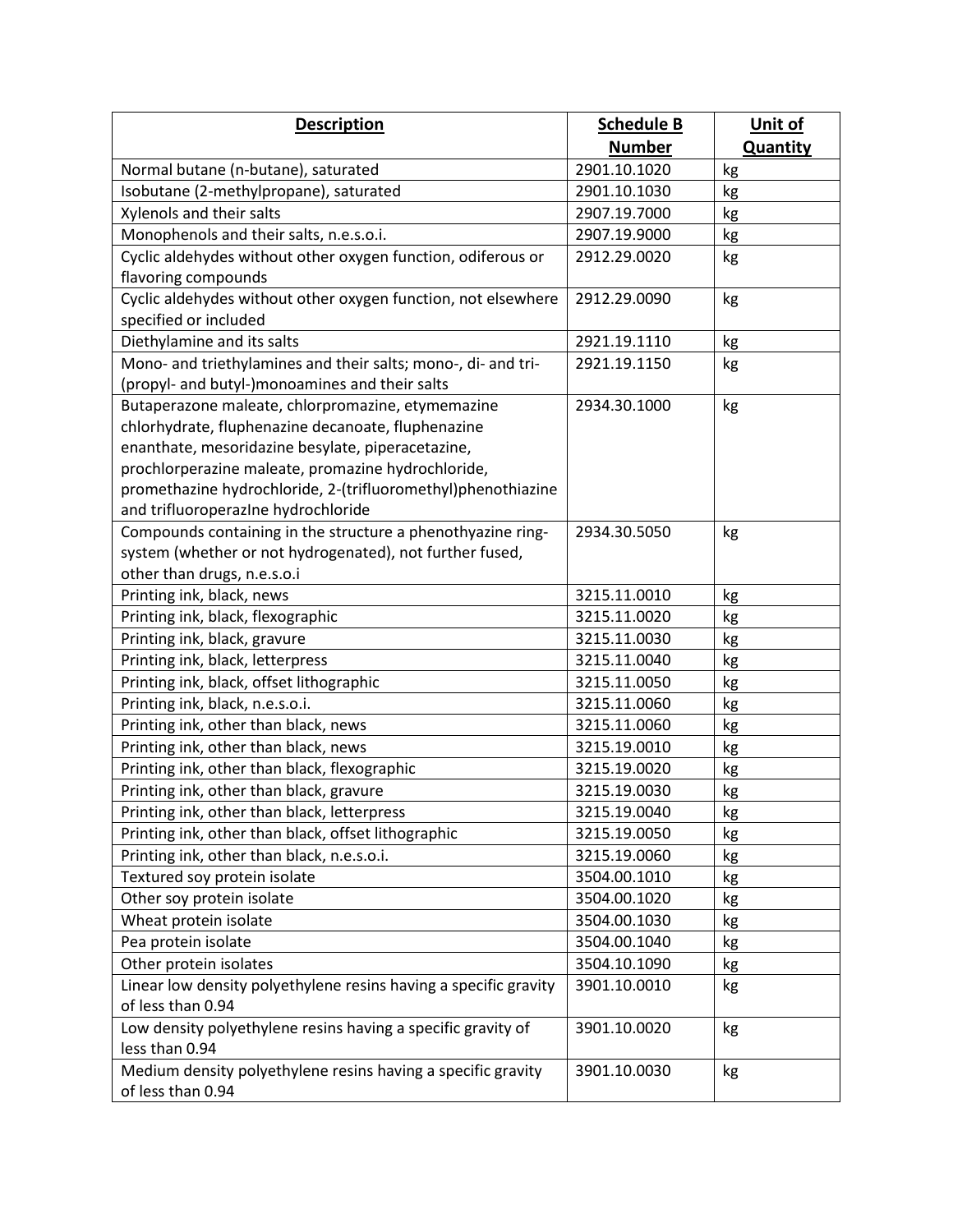| <b>Description</b>                                               | <b>Schedule B</b> | Unit of         |
|------------------------------------------------------------------|-------------------|-----------------|
|                                                                  | <b>Number</b>     | <b>Quantity</b> |
| Yellow poplar (Liriodendron tulipifera)                          | 4403.97.0075      | m <sup>3</sup>  |
| Poplar, aspen or cottonwood in the rough, not treated,           | 4403.97.0077      | m <sup>3</sup>  |
| n.e.s.o.i.                                                       |                   |                 |
| Cotton, other, having staple length under 25.4 mm (1 inch)       | 5201.00.1025      | kg              |
| Cotton, other, having staple length 25.4 mm (1 inch) or more     | 5201.00.1090      | kg              |
| but under 28.575 mm (1 1/8 inch)                                 |                   |                 |
| American Pima having a staple length of 28.575 mm (1-1/8         | 5201.00.2030      | kg              |
| inches) or more                                                  |                   |                 |
| Cotton, other, having a staple length of 28.575 mm (1-1/8        | 5201.00.9000      | kg              |
| inches) or more, other than American pima                        |                   |                 |
| Flat-rolled products of high-strength steel containing by        | 7211.23.5000      |                 |
| weight less than 0.25 percent of carbon, not further worked      |                   |                 |
| than cold-rolled (cold-reduced), of a width of less than 600     |                   |                 |
| mm (23.6 inches), not clad plated or coated                      |                   |                 |
| Flat-rolled products of iron or nonalloy steel containing by     | 7211.23.9000      | kg              |
| weight less than 0.25 percent of carbon, not further worked      |                   |                 |
| than cold-rolled (cold-reduced), of a width of less than 600     |                   |                 |
| mm (23.6 inches), not clad plated or coated, n.e.s.o.i.          |                   |                 |
| Copper mattes  copper content                                    | 7401.00.0010      | kg              |
| Cement copper (precipitated copper)copper content                | 7401.00.0050      | kg              |
| Unalloyed copper scrap:                                          |                   |                 |
| No. 1, bare bright wire                                          | 7404.00.0010      | kg              |
| No. 1, other than bare bright wire                               | 7404.00.0015      | kg              |
| No. 2                                                            | 7404.00.0025      | kg              |
| Other than No. 1 or No. 2 copper                                 | 7404.00.0030      | kg              |
| Copper alloy scrap, segregated:                                  |                   |                 |
| Red and semi-red brass containing more than 0.3 percent          | 7404.00.0041      | kg              |
| lead                                                             |                   |                 |
| Red and semi-red brass, n.e.s.o.i.                               | 7404.00.0046      | kg              |
| Yellow brass clippings, turnings and rod ends, containing        | 7404.00.0051      | kg              |
| more than 0.3 percent lead                                       |                   |                 |
| Yellow brass clippings, turnings and rod ends, n.e.s.o.i.        | 7404.00.0056      | kg              |
| Other yellow brass, containing more than 0.3 percent lead        | 7404.00.0061      | kg              |
| Other yellow brass, n.e.s.o.i.                                   | 7404.00.0066      | kg              |
| Other, n.e.s.o.i.                                                | 7404.00.0075      | kg              |
| Copper waste and scrap, unsegregated:                            |                   |                 |
| Mixed solids and turnings of copper and copper alloy scrap,      | 7404.00.0085      | kg              |
| free of insulated wire and grindings                             |                   |                 |
| Other, n.e.s.o.i.                                                | 7404.00.0095      | kg              |
| Turbojet aircraft engines, of a thrust not exceeding 25 kN, for  | 8411.11.4010      | No.             |
| use in civil aircraft                                            |                   |                 |
| Turbo jet aircraft engines, of a thrust not exceeding 25 kN, not | 8411.11.4050      | No.             |
| for use in civil aircraft                                        |                   |                 |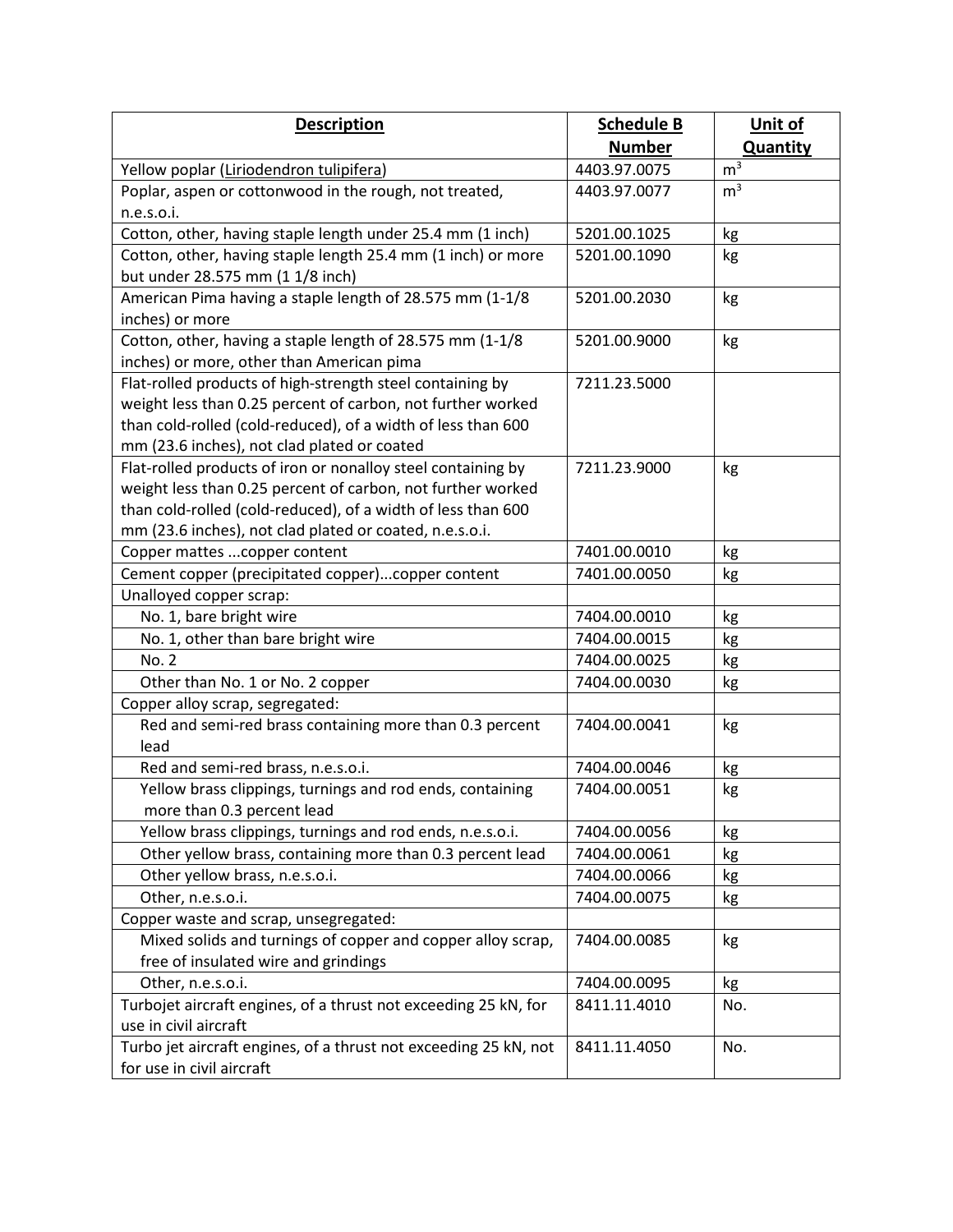| <b>Description</b>                                                                        | <b>Schedule B</b> | Unit of         |
|-------------------------------------------------------------------------------------------|-------------------|-----------------|
|                                                                                           | <b>Number</b>     | <b>Quantity</b> |
| Turbojet aircraft engines, of a thrust exceeding 25 kN, for use                           | 8411.12.4010      | No.             |
| in civil aircraft                                                                         |                   |                 |
| Turbo jet aircraft engines, of a thrust exceeding 25 kN, not for                          | 8411.12.4050      | No.             |
| use in civil aircraft                                                                     |                   |                 |
| Turbopropeller aircraft engines, of a power not exceeding                                 | 8411.21.4010      | No.             |
| 1,100 kW, for use in civil aircraft                                                       |                   |                 |
| Turbopropeller aircraft engines, of a power not exceeding                                 | 8411.21.4050      | No.             |
| 1,100 kW, not for use in civil aircraft                                                   |                   |                 |
| Turbopropeller aircraft engines, of a power exceeding 1,100                               | 8411.22.4010      | No.             |
| kW, for use in civil aircraft                                                             |                   |                 |
| Turbopropeller aircraft engines, of a power exceeding 1,100                               | 8411.22.4050      | No.             |
| kW, not for use in civil aircraft                                                         |                   |                 |
| Gas turbine aircraft engines, of a power not exceeding 5,000                              | 8411.81.4010      | No.             |
| kW, for use in civil aircraft                                                             |                   |                 |
| Gas turbine aircraft engines, of a power not exceeding 5,000                              | 8411.81.4050      | No.             |
| kW, not for use in civil aircraft                                                         | 8411.82.4010      | No.             |
| Gas turbine aircraft engines, of a power exceeding 5,000 kW,<br>for use in civil aircraft |                   |                 |
| Gas turbine aircraft engines, of a power exceeding 5,000 kW,                              | 8411.82.4050      | No.             |
| not for use in civil aircraft                                                             |                   |                 |
| Parts of turbojet and turbopropeller aircraft turbines except                             | 8411.91.7010      | No.             |
| cast iron, for use in civil aircraft                                                      |                   |                 |
| Parts of turbojet and turbopropeller aircraft turbines except                             | 8411.91.7050      | No.             |
| cast iron, not for use in civil aircraft                                                  |                   |                 |
| Parts of other aircraft gas turbines, except cast iron, for use in                        | 8411.99.7010      | No.             |
| civil aircraft                                                                            |                   |                 |
| Parts of other aircraft gas turbines, except cast iron, not for                           | 8411.99.7050      | No.             |
| use in civil aircraft                                                                     |                   |                 |
| Digital weight indicators                                                                 | 8423.90.0040      | No.             |
| Parts of weighing machinery, excluding digital weight                                     | 8423.90.0080      | kg              |
| indicators                                                                                |                   |                 |
| Generating sets powered by gas turbines                                                   | 8502.39.0010      | No.             |
| Generating sets, n.e.s.o.i.                                                               | 8502.39.0090      | No.             |
| Lead acid storage batteries, 6 volts, n.e.s.o.i                                           | 8507.20.0030      | No., kg         |
| Lead acid storage batteries, 12 volts, n.e.s.o.i.                                         | 8507.20.0040      | No., kg         |
| Lead acid storage batteries, 36 volts, n.e.s.o.i.                                         | 8507.20.0060      | No., kg         |
| Lead acid storage batteries, n.e.s.o.i.                                                   | 8507.20.0090      | No., kg         |
| Transmitters, for use in civil aircraft                                                   | 8525.50.6010      | No.             |
| Transmitters, not for use in civil aircraft                                               | 8525.50.6050      | No.             |
| Transmission apparatus, except television and transmitters,                               | 8525.50.8020      | No.             |
| for use in civil aircraft                                                                 |                   |                 |
| Transmission apparatus, except television and transmitters,                               | 8525.50.8040      | No.             |
| not for use in civil aircraft                                                             |                   |                 |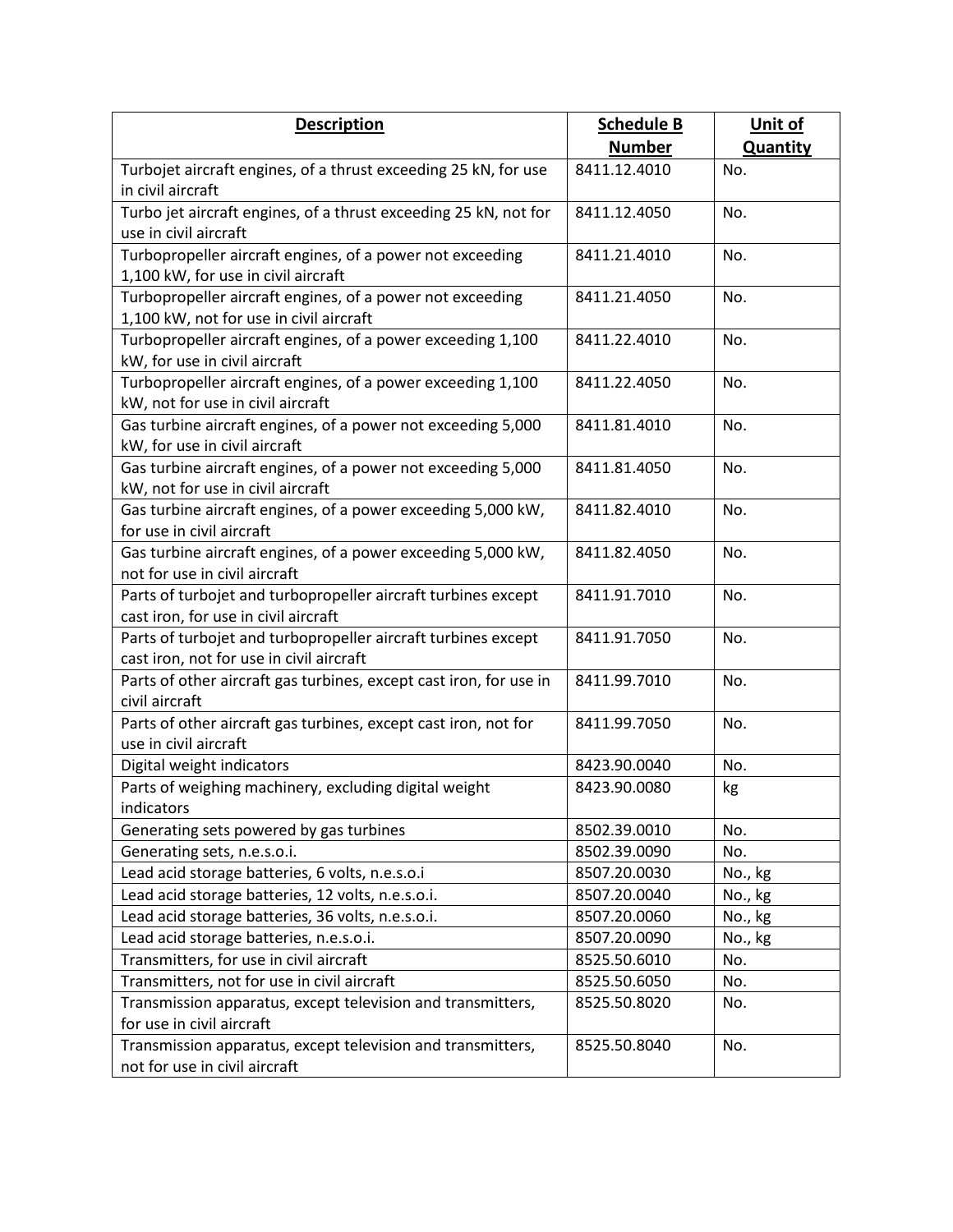| <b>Description</b>                                                                                                                                                                                                                              | <b>Schedule B</b> | Unit of         |
|-------------------------------------------------------------------------------------------------------------------------------------------------------------------------------------------------------------------------------------------------|-------------------|-----------------|
|                                                                                                                                                                                                                                                 | <b>Number</b>     | <b>Quantity</b> |
| Transceivers except citizens band (CB) and transceivers                                                                                                                                                                                         | 8525.60.1025      | No.             |
| operating on frequencies from 49.82 to 49.90 MHz (including                                                                                                                                                                                     |                   |                 |
| walkie talkies), for use in civil aircraft                                                                                                                                                                                                      |                   |                 |
| Hand-held transceivers, not for use in civil aircraft                                                                                                                                                                                           | 8525.60.1035      | No.             |
| Radio transceivers, not for use in civil aircraft                                                                                                                                                                                               | 8525.60.1055      | No.             |
| 8 mm camcorders                                                                                                                                                                                                                                 | 8525.80.5010      | No.             |
| Camcorders except 8 mm                                                                                                                                                                                                                          | 8525.80.5020      | No.             |
| Radar apparatus, for use in civil aircraft                                                                                                                                                                                                      | 8526.10.0010      | No.             |
| Radar apparatus, not for use in civil aircraft (not including                                                                                                                                                                                   | 8526.10.0070      | No.             |
| apparatus designed for boat or ship installation)                                                                                                                                                                                               |                   |                 |
| Radio navigational aid apparatus, for use in civil aircraft                                                                                                                                                                                     | 8526.91.0010      | No.             |
| Radio navigational aid apparatus, reception type only, not for<br>use in civil aircraft                                                                                                                                                         | 8526.91.0030      | No.             |
| Radio navigational aid apparatus, n.e.s.o.i., not for use in civil<br>aircraft                                                                                                                                                                  | 8526.91.0070      | No.             |
| Radiotelephonic or radiotelegraphic receivers, for use in civil<br>aircraft                                                                                                                                                                     | 8527.99.3005      | No.             |
| Radiotelephonic or radiotelegraphic receivers capable of<br>receiving signals, not for use in civil aircraft                                                                                                                                    | 8527.99.3060      | No.             |
| Motor control centers, for a voltage less than or equal to 1,000<br>V                                                                                                                                                                           | 8537.10.6000      | No.             |
| Switchgear assemblies and switchboards, for a voltage not<br>exceeding 1,000 V                                                                                                                                                                  | 8537.10.9020      | No.             |
| Numerical controls for controlling machine tools, for a voltage<br>not exceeding 1,000 V                                                                                                                                                        | 8537.10.9030      | No.             |
| Panel boards and distribution boards, for a voltage not<br>exceeding 1,000 V                                                                                                                                                                    | 8537.10.9050      | No.             |
| Programmable controllers, for a voltage not exceeding 1,000 V                                                                                                                                                                                   | 8537.10.9060      | No.             |
| Boards, panels, consoles, desks, cabinets and similar goods<br>and equipment with two or more apparatus of heading 8535<br>or 8536, for electric control or the distribution of electricity,<br>for a voltage not exceeding 1,000 V, n.e.s.o.i. | 8537.10.9090      | No.             |
| Parts of automatic circuit breakers for goods of heading 8535,<br>8536 or 8537                                                                                                                                                                  | 8538.90.7020      | No.             |
| Metal contacts for goods of heading 8535, 8536 or 8537                                                                                                                                                                                          | 8538.90.7040      | kg              |
| Parts of switchgear, switchboards, panel boards and<br>distribution boards of heading 8535, 8536 or 8537, n.e.s.o.i.                                                                                                                            | 8538.90.7060      | No.             |
| Parts suitable for use solely or principally with the apparatus<br>of heading 8535, 8536 or 8537, n.e.s.o.i.                                                                                                                                    | 8538.90.7080      | No.             |
| Parts of physical vapor deposition apparatus of subheading<br>8543.70                                                                                                                                                                           | 8543.90.1100      | No.             |
| Parts of particle accelerators                                                                                                                                                                                                                  | 8543.90.8040      | No.             |
| Parts of electrical machines and apparatus, n.e.s.o.i.                                                                                                                                                                                          | 8543.90.9000      | No.             |
| New tractors suitable for agricultural use, of an engine power<br>not exceeding 18 kW                                                                                                                                                           | 8701.91.1010      | No.             |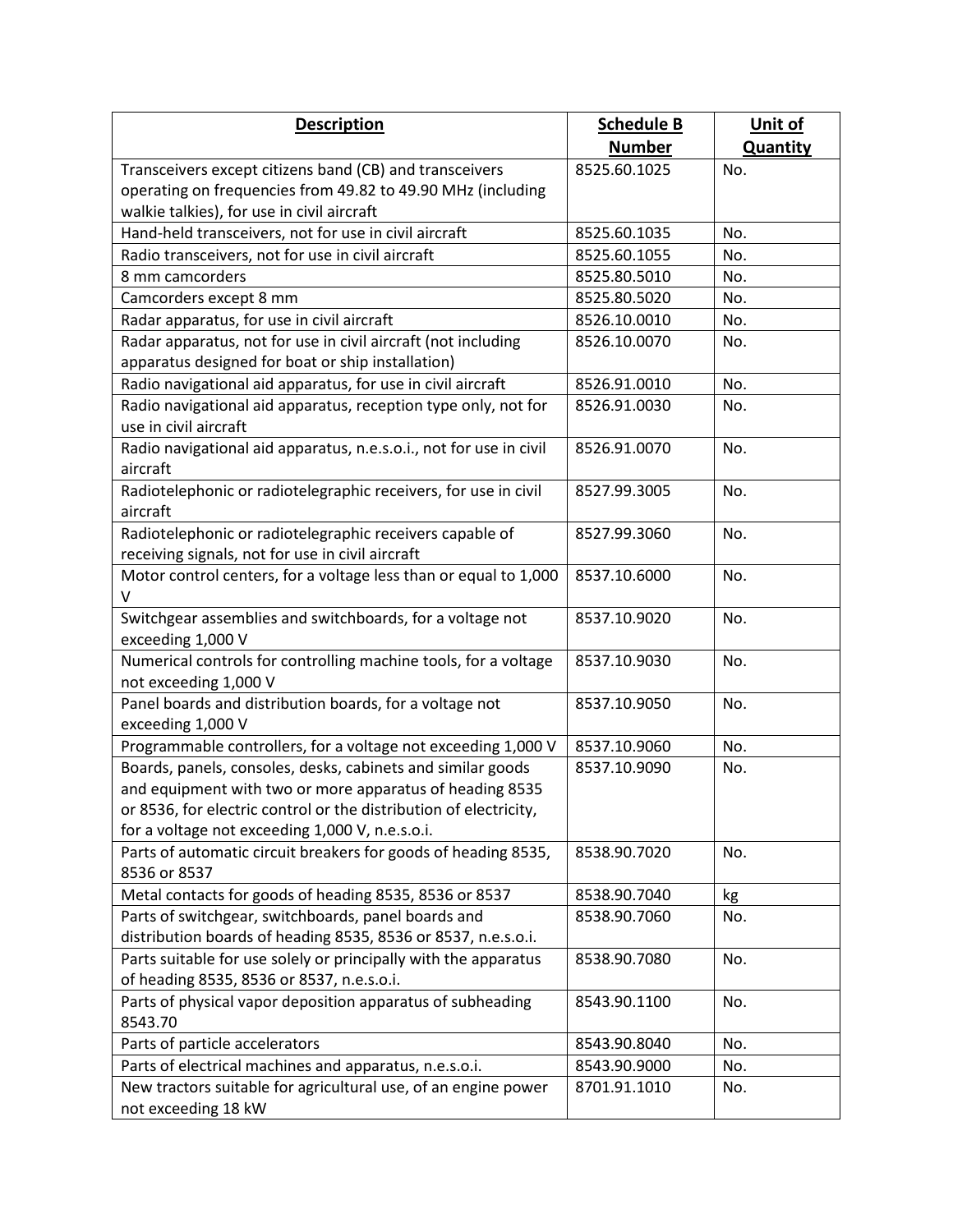| <b>Description</b>                                                                  | <b>Schedule B</b> | Unit of         |
|-------------------------------------------------------------------------------------|-------------------|-----------------|
|                                                                                     | <b>Number</b>     | <b>Quantity</b> |
| Used tractors suitable for agricultural use, of an engine power                     | 8701.91.1090      | No.             |
| not exceeding 18 kW                                                                 |                   |                 |
| New tractors suitable for agricultural use, of an engine power                      | 8701.92.1010      | No.             |
| exceeding 18 kW but not exceeding 37 kW                                             |                   |                 |
| Used tractors suitable for agricultural use, of an engine power                     | 8701.92.1090      | No.             |
| exceeding 18 kW but not exceeding 37 kW                                             |                   |                 |
| New tractors suitable for agricultural use, of an engine power                      | 8701.93.1010      | No.             |
| exceeding 37 kW but not exceeding 75 kW                                             |                   |                 |
| Used tractors suitable for agricultural use, of an engine power                     | 8701.93.1090      | No.             |
| exceeding 37 kW but not exceeding 75 kW                                             |                   |                 |
| New tractors suitable for agricultural use, of an engine power                      | 8701.94.1010      | No.             |
| exceeding 75 kW but not exceeding 130 kW                                            |                   |                 |
| Used tractors suitable for agricultural use, of an engine power                     | 8701.94.1090      | No.             |
| exceeding 75 kW but not exceeding 130 kW                                            |                   |                 |
| New tractors suitable for agricultural use, of an engine power                      | 8701.95.1010      | No.             |
| exceeding 130 kW                                                                    |                   |                 |
| Used tractors suitable for agricultural use, of an engine power<br>exceeding 130 kW | 8701.95.1090      | No.             |
| Direction finding compasses, optical instruments, for use in                        | 9014.10.1040      | No.             |
| civil aircraft                                                                      |                   |                 |
| Direction finding compasses, optical instruments, not for use                       | 9014.10.1080      | No.             |
| in civil aircraft                                                                   |                   |                 |
| Gyroscopic compasses, other than electrical, for use in civil                       | 9014.10.6040      | No.             |
| aircraft                                                                            |                   |                 |
| Gyroscopic compasses, other than electrical, not for use in civil                   | 9014.10.6080      | No.             |
| aircraft                                                                            |                   |                 |
| Gyroscopic compasses, electrical, for use in civil aircraft                         | 9014.10.7040      | No.             |
| Gyroscopic compasses, electrical, not for use in civil aircraft                     | 9014.10.7080      | No.             |
| Other direction finding compasses, for use in civil aircraft                        | 9014.10.9040      | No.             |
| Other direction finding compasses, not for use in civil aircraft                    | 9014.10.9080      | No.             |
| Instruments and apparatus, without a recording device, for                          | 9030.33.0040      | No.             |
| measuring or checking voltage, current or resistance                                |                   |                 |
| Instruments and apparatus, without a recording device, for                          | 9030.33.0080      | No.             |
| measuring or checking power                                                         |                   |                 |
| Parts for articles of subheading 9030.10                                            | 9030.90.4000      | kg              |
| Parts and accessories for articles of subheading 9030.20                            | 9030.90.8010      | kg              |
| Parts and accessories of articles of subheading 9030.31                             | 9030.90.8020      | kg              |
| Parts and accessories of articles of subheading 9030.39                             | 9030.90.8030      | kg              |
| Parts and accessories of articles of subheading 9030.40                             | 9030.90.8040      | kg              |
| Parts and accessories of articles of subheading 9030.82 or                          | 9030.90.8050      | kg              |
| 9030.83                                                                             |                   |                 |
| Parts and accessories of articles of heading 9030, n.e.s.o.i.                       | 9030.90.8060      | kg              |
| Sound suppressors, silencers, mufflers and similar devices of                       | 9305.20.9100      | No.             |
| shotguns or rifles of heading 9303                                                  |                   |                 |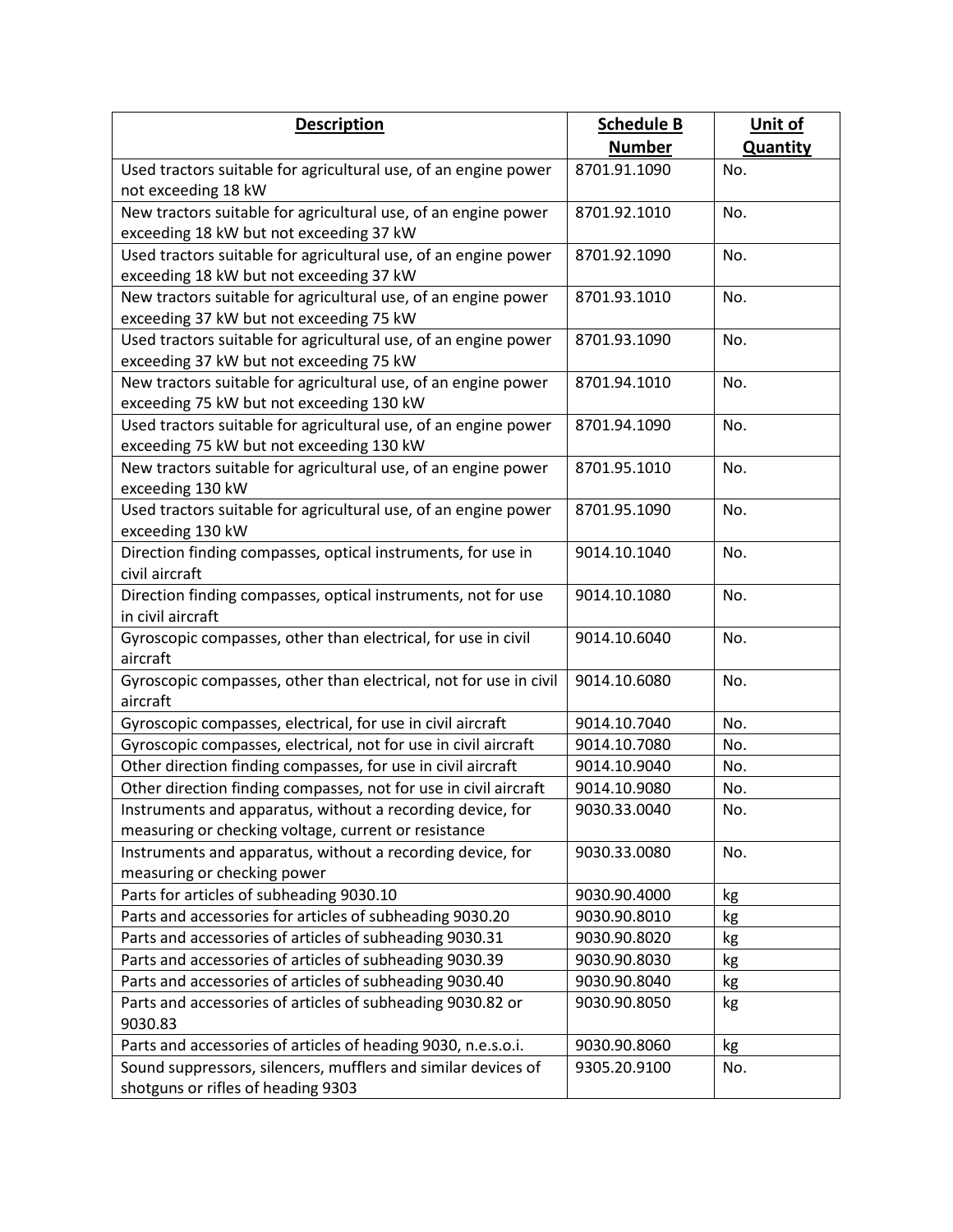| <b>Description</b>                                            | <b>Schedule B</b> | Unit of  |
|---------------------------------------------------------------|-------------------|----------|
|                                                               | <b>Number</b>     | Quantity |
| Other parts and accessories of shotguns and rifles of heading | 9305.20.9500      | kg       |
| 9303                                                          |                   |          |
| Sound suppressors, silencers, mufflers and similar devices of | 9305.91.3020      | No.      |
| military weapons of heading 9301                              |                   |          |
| Other parts and accessories of military weapons of heading    | 9305.91.3040      | kg       |
| 9301                                                          |                   |          |
| Numismatic (collectors') coins of gold (gold content)         | 9705.00.0030      | Au g     |
| Numismatic (collectors') coins, other                         | 9705.00.0060      | g        |
|                                                               |                   |          |
|                                                               |                   |          |

## **Chapter 98--Special Classification Provisions**

## **Exports of Articles Previously Imported for Repair or Alterations; Instruments of International Traffic; Articles Donated for Relief or Charity, Not Elsewhere Specified or Included; Military Wearing Apparel; Military Equipment Not Identified By Kind**

## Statistical Notes

- 1. For the purpose of Schedule B number 9801.10.0000, the value of repairs or alterations made in the United States shall be:
	- (a) Reported only for articles previously imported for repairs or alterations.
	- (b) The total cost of the repair or alteration (including parts and labor); or
	- (c) If no charge is made, the value to the exporter of such repair or alteration.
- 2. Shipping containers leaving the United States strictly as instruments of international traffic (i.e., in their capacity as carriers of merchandise), and not for sale or transfer of ownership, are not considered to be exported; therefore, such containers are not required to be reported on the Shipper's Export Declaration. However, they may be:
	- (a) Reported (if for any reason the exporter wishes to record their movement) under Schedule B number 9801.20.0000, whether loaded or empty; and
	- (b) The value reported for such instruments of international traffic shall exclude the value of the contents (if any) of such containers.
- 3. This chapter does not cover:
	- (a) Articles exported after having been imported temporarily under bond for processing (importations under statistical reporting number 9813.00.0520).
	- (b) Those food products donated for relief or charity provided for in chapter 1 through 16 when shipped individually in bulk.